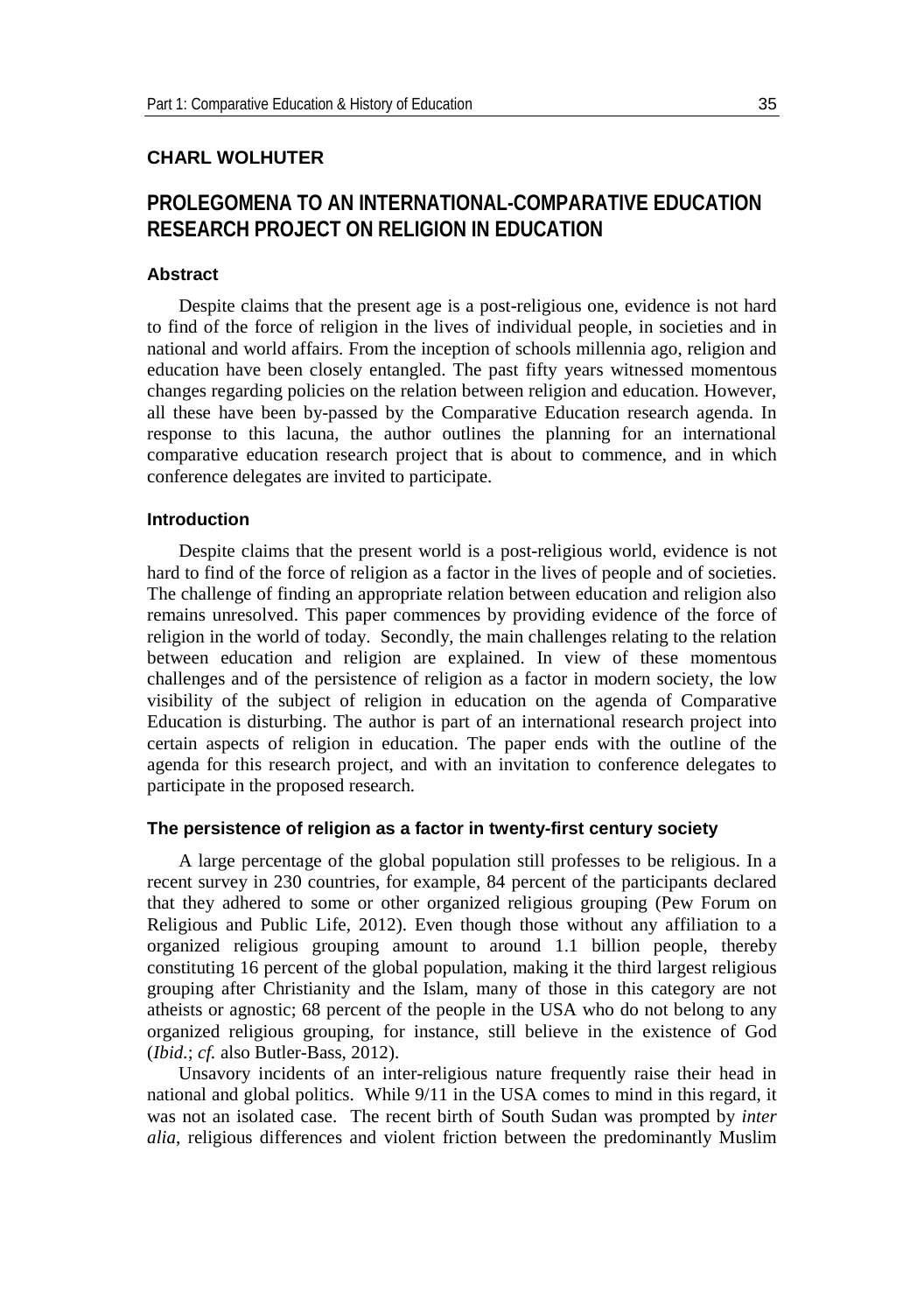North and the predominantly Christian South of the erstwhile state of Sudan. Last year, violence was visited upon Westerners and Christians (for instance, the assassination of the American ambassador in Libya) in Libya, Palestine and elsewhere as a result of the production of a cinema film which adherents of the Islam religion felt to be a vilification of and an insult to their religion. Respected analyst, S.P. Huntingdon, in his publication *The Clash of Civilizations and the Remaking of World Order* (1996), portrayed the world after the end of the Cold War as a place where eight civilization blocs would be set up against one another. Each of these civilization blocs has a very clearly visible religious base: the Protestant cum Catholic North-American-Western European bloc, the Christian-Orthodox-Eastern European bloc, the Islamic Middle-East and Northern African bloc, the Hindu South Asia bloc, the Confucian East-Asian bloc, the Shinto Japanese and the Sub-Saharan Africa bloc (each with a unique, though complicated religious pattern).

# **Religion and education**

With religion being such a strong force in the lives of individuals and also in the dynamics of societies and the world order, it comes as no surprise that religion and education are, as they have always been, intimately involved with each other. During the largest part of the history of humankind, (public) schools were openly based on certain religious ground motives, and they all had a particular religious mission. According to the best evidence, schools came into being for the first time by around 3 000 BC, shortly after the innovation of writing, with the purpose of training scribes, i.e. professionals with the dual function of administering the state and presiding over organized religion (Bowen, 1981: 1). According to Yehudi Cohen (1970) in his theory on the origin of schools, the function of these early schools was to teach scholars to read and write so that they could become the religious leaders as well as the administrators of the civil service. The final goal of schooling was to ensure the integrity of state. This entanglement between organized religion, political structures and education remained in place through the ages. In the Middle Ages, for example, the only available schools in the Holy Roman Empire (with its twin structures of religion and politics, right up to the positions of the Pope and the Emperor) were church schools, Cathedral schools and monastic schools. This relationship between religion and education continued after the introduction of mass public primary school systems in the nineteenth century in the states of Western Europe and North America as well as during the spread of missionary schools and colonial primary schools in the extra-Western parts of the world (*cf.* Wolhuter, 2011).

While it would be easy, and not devoid of any truth, to portray public schools as places where the dominant religion of the state is foisted upon the populace as part of schools' function to ensure the political hegemony of the state (this is an interpretation of Cohen's hypothesis, a favorite among proponents of conflict paradigms such as that of cultural reproduction or classical Marxism), this is at best an incomplete truth. The presence of religion in schools should be viewed and judged in the light of all the different functions of religion in human and social life, as well as of the nature and aims of education. The functions of religion in human and social life are to give meaning and purpose to life and to the world, to create a common ethical system in society, and to provide support in handling the demands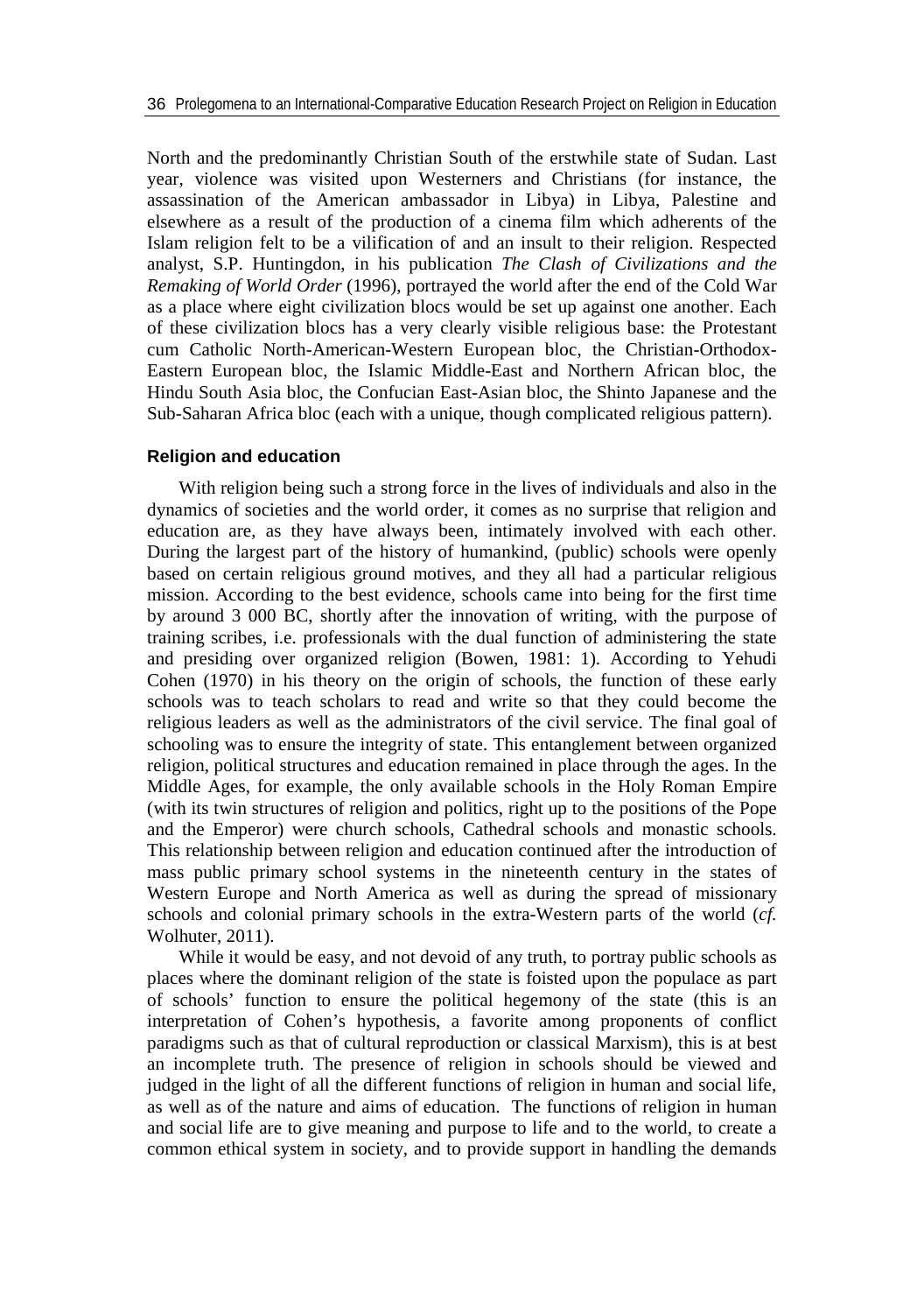and challenges of life and of the world (Prouix, 2007: 6). If education is conceptualized as the guiding of the educand to adulthood (to live a meaningful life as an independent adult), then religion becomes a valuable (as far as the religious educator is concerned, even an indispensible) element of the education project.

Be it as it may, after centuries, even millennia, of schools having had a monoreligious ethos and mission, this model became untenable by the second half of the twentieth century - for a number of reasons. These include, firstly, the rising creed of Human Rights. The experience of the Twentieth Century, especially the atrocities of the two World Wars, brought home to the international community the dangers of a disregard of human rights. After the Second World War the issue of Human Rights became internationalized, *inter alia* through the Universal Declaration of Human Rights of the member states of the United Nations (UN), followed by a host of other international conventions on human rights (South African Law Commission, 1989: 50-63). These Rights entrenched the freedom of religion and conscience as well as the right not to have any religion foisted upon the populace by the state through whatever means, including education (*Ibid.*: 69). The second factor was the rise of increasingly diverse, multicultural societies, including multi-religious societies, in an age of globalization and an increasingly mobile population. A communications and technological revolution resulted in an increasingly mobile global population. One in every 33 people in the world of today is an international migrant (International Organization for Migration, 2012), as opposed to one in every 35 in the year 2000 (Steyn & Wolhuter, 2008: 16). The number of international migrants in the world rose from 79 million in 1960 to 175 million in 2000 (Steyn & Wolhuter, 2008: 16) to 214 million in 2012 (International Organization for Migration, 2012). In Finland, long regarded as an extremely closed society, the number of foreigners as recently as 1990 amounted to only 9 000; this figure shot up to 200 000 by 2008 (Swallow, 2008: 70).

States responded variously to this new context, but generally their education policies fell in with the broader trend of secularization. Put differently, an attempt was made to shift religion out of the public arena to the private space (*cf.* Van der Walt & Wolhuter, 2005). A general strategy was to terminate the tuition of confessional religious education in public schools (i.e. education in which one particular religion is taught with the aim of converting students to that religion or to inculcate the tenets of a specific religion in students) and to replace it with a subject called integrated religious education (*cf.* Loobuyck & Franken, 2011). This subject acquainted students with the major religions in the world, one of the main objectives of this approach being to develop knowledge, understanding, respect and tolerance of religious diversity (*cf.* Hagesaether & Sandsmark, 2006). Other variations of this approach include a total excision of religion from education, as was the case in France prior to the appointment of the Debray Commission in 2001.

This approach is, however, also beset with problems. For instance, it does not take into account the nature of religion and the force it represents in the lives of humans (thus rendering it impossible to gain a full understanding of religion by only presenting it in an objective, cognitive, comparative fashion from a distance). It also does not take into account the increasing individualization of religion (for a more detailed explanation of these problems, *cf.* Van der Walt *et al.*, 2010). A complete banning of religion from education, in the process following the creed of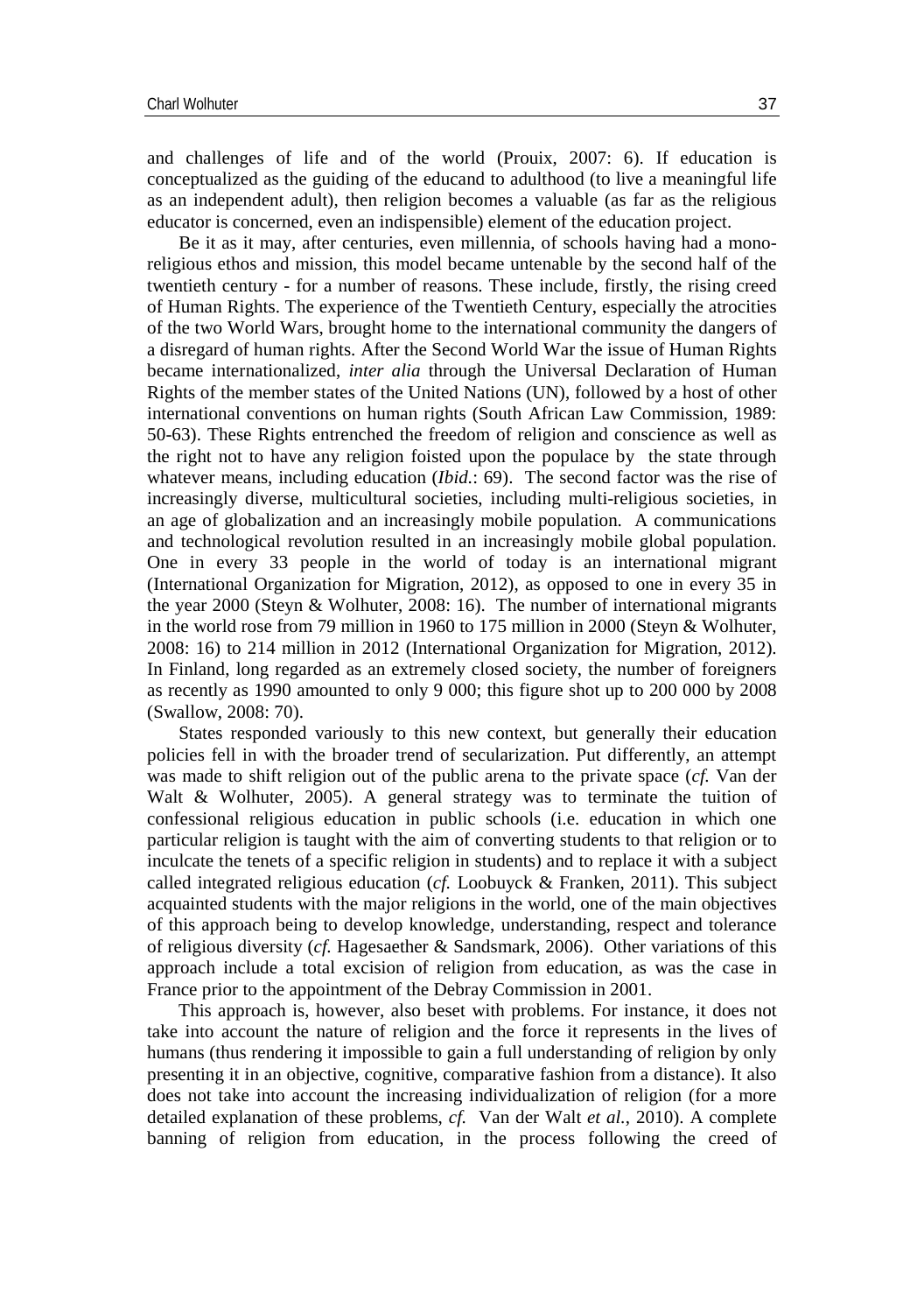secularization to its absolute limits, is also impossible. Religion is simply too entangled with art, literature, history, civics or whatever subject might be taught in schools (*cf.* Wolhuter, 2012). There is also the problem that the Human Rights referred to above could be interpreted to say that the student is free to decide, or that his/her parents could use their religious freedom and right over their children to decide, about the religious education and religious ethos of the school of their children (*cf.* Malherbe, 2004). Finally, there is the question as to how effective the subject of integrated religion could be in ensuring inter-religious tolerance, how the subject should be taught (method) and what exactly should be taught (curriculum) to reach this objective.

### **Religion and Comparative Education**

Despite constituting a significant force in the lives of individuals and of society, and notwithstanding the momentous changes in policy regarding religion in education during the past half century, and despite the fact that many issues have so far remained unresolved, the Comparative Education research agenda seems to have bypassed this theme. In a recently published survey of the first fifty years of the *Comparative Education Review*, the most eminent journal in the field of Comparative Education, it has been found that in no five year period in this review did more than ten percent of articles focus on religion as a shaping force of education systems (Wolhuter, 2008: 338). Even worse, in no five year period did the effect of education on religious issues constitute more than nine percent of the focus of articles published (*Ibid.*: 339). With respect to the effect of education on interreligious tolerance, for example, no study comparable to the classical study of Harbison and Meyrs (1964) about the effect of education on economic growth exists, or to the many studies on the effect of education on population growth (*cf*. Coetzee, 1990), or to the massive IEA cross-national study on civic education.

# **Invitation to participate in an international-comparative research project on religion and education**

Inspired by *inter alia* the lacunae described above, the author and two colleagues have commenced with an international comparative research project on religion and education, the first leg of which will be to conduct research on the effect of education, in particular religious education, on inter-religious tolerance. At this stage there are participants from South Africa, the Netherlands, Estonia and Greece, and also expressions of interest from Australia and Singapore. Delegates at the conference are invited to participate in this research project.

#### **References**

Bowen, J. (1981): *A History of Western Education, Volume 1*. New York: St. Martin's Press.

- Butler-Bass, D. (2012): *Christianity After Religion*: *The End of Church and the Birth of a New Spiritual Awakening*. New York: Harper One.
- Coetzee, D. C. C. (1990): Die invloed van onderwys op bevolkingsaanwas. Unpublished M. Ed. Dissertation, University of Stellenbiosch.

Cohen, Y. (1970): Schools and Civilization States. In: Fischer, J. (Ed.) *The Social Sciences and the Comparative Study of Educational Sciences*. Scranton: International Textbook Company.